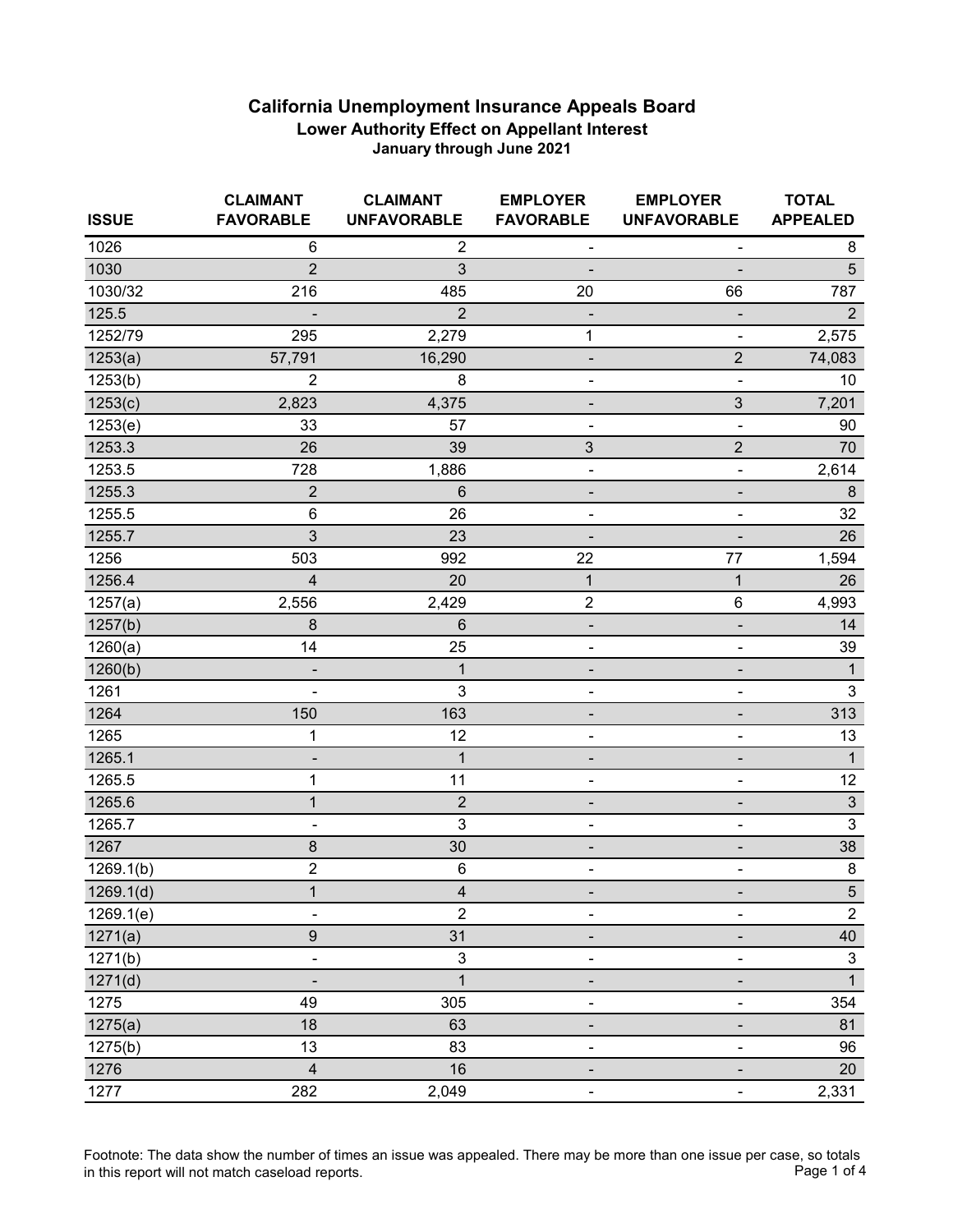| <b>ISSUE</b>      | <b>CLAIMANT</b><br><b>FAVORABLE</b> | <b>CLAIMANT</b><br><b>UNFAVORABLE</b> | <b>EMPLOYER</b><br><b>FAVORABLE</b> | <b>EMPLOYER</b><br><b>UNFAVORABLE</b> | <b>TOTAL</b><br><b>APPEALED</b> |
|-------------------|-------------------------------------|---------------------------------------|-------------------------------------|---------------------------------------|---------------------------------|
| 1279.5            | $\overline{4}$                      | 16                                    |                                     |                                       | 20                              |
| 1280              | 20                                  | 179                                   | ۰                                   |                                       | 199                             |
| 1281              |                                     | $\sqrt{5}$                            |                                     |                                       | $\overline{5}$                  |
| 1281(b)           | $\overline{c}$                      | $\,6$                                 |                                     |                                       | $\bf 8$                         |
| 1281(d)           | $\mathbf{1}$                        | $\,6$                                 |                                     |                                       | $\overline{\mathcal{I}}$        |
| 1282              | 1                                   |                                       |                                     |                                       | $\mathbf{1}$                    |
| 13004             | ۰                                   | $\mathbf 1$                           |                                     |                                       | $\mathbf{1}$                    |
| 13009             | 1                                   | 1                                     |                                     |                                       | $\sqrt{2}$                      |
| 13009(j)          |                                     | $\mathbf 2$                           |                                     |                                       | $\overline{2}$                  |
| 1326.5            | 6                                   | 11                                    |                                     |                                       | 17                              |
| 13262B10          | -                                   | $\sqrt{5}$                            |                                     |                                       | $\sqrt{5}$                      |
| 13262B11          |                                     | $\overline{\mathbf{4}}$               |                                     |                                       | $\overline{\mathbf{4}}$         |
| 1329.1            | $\overline{2}$                      | $\,6$                                 |                                     |                                       | $\bf 8$                         |
| 1332              | 16                                  | 12                                    |                                     |                                       | 28                              |
| 1375              | 6,076                               | 4,187                                 |                                     |                                       | 10,263                          |
| 1375.1            | 1,648                               | 1,917                                 | $\overline{a}$                      |                                       | 3,565                           |
| 1375.5            |                                     | $\mathbf 1$                           |                                     |                                       | 1                               |
| 1375-1            | 4                                   | 12                                    |                                     |                                       | 16                              |
| 201/202           | $\mathbf{1}$                        |                                       |                                     |                                       | 1                               |
| 203(c)            |                                     | 4                                     | -                                   | $\qquad \qquad \blacksquare$          | 4                               |
| 2102(a)(2)        | 2,672                               | 5,954                                 |                                     |                                       | 8,626                           |
| 2102(a)(3)(A)(i)  | 684                                 | 1,409                                 | ۰                                   |                                       | 2,093                           |
| 2102(a)(3)(A)(ii) | 5,314                               | 8,448                                 |                                     |                                       | 13,762                          |
| 2102(c)(1)(A)(ii) | $\overline{2}$                      | 4                                     |                                     |                                       | 6                               |
| 2102(d)(4)        | 507                                 | 308                                   |                                     |                                       | 815                             |
| 2107(a)(2)(A)     | 4                                   | 19                                    |                                     | $\blacksquare$                        | 23                              |
| 2107(a)(2)(B)     | 141                                 | 284                                   |                                     |                                       | 425                             |
| 2107(a)(2)(C)     | 1                                   | 1                                     |                                     | -                                     | $\overline{2}$                  |
| 2107(a)(5)        | ۰                                   | $\overline{7}$                        |                                     |                                       | $\overline{7}$                  |
| 2107(b)(2)        |                                     | $\mathbf{1}$                          |                                     |                                       | $\mathbf{1}$                    |
| 2107(g)           | 14                                  | 24                                    |                                     |                                       | 38                              |
| 2610              | 1                                   | 1                                     |                                     |                                       | $\overline{c}$                  |
| 2735              | $\mathbf{1}$                        |                                       |                                     |                                       | $\mathbf{1}$                    |
| 2750.3            |                                     | 2                                     |                                     |                                       | $\overline{c}$                  |
| 2776              |                                     | $\mathbf 1$                           |                                     |                                       | $\mathbf{1}$                    |
| 4[d][i]           | 559                                 | 8,804                                 |                                     |                                       | 9,363                           |
| 4[d][ii]          | 372                                 | 577                                   |                                     |                                       | 949                             |
| 4001              | 11                                  | 50                                    |                                     |                                       | 61                              |
| 4004              | -                                   | $\boldsymbol{2}$                      |                                     |                                       | $2^{\circ}$                     |

Footnote: The data show the number of times an issue was appealed. There may be more than one issue per case, so totals<br>Page 2 of 4 in this report will not match caseload reports.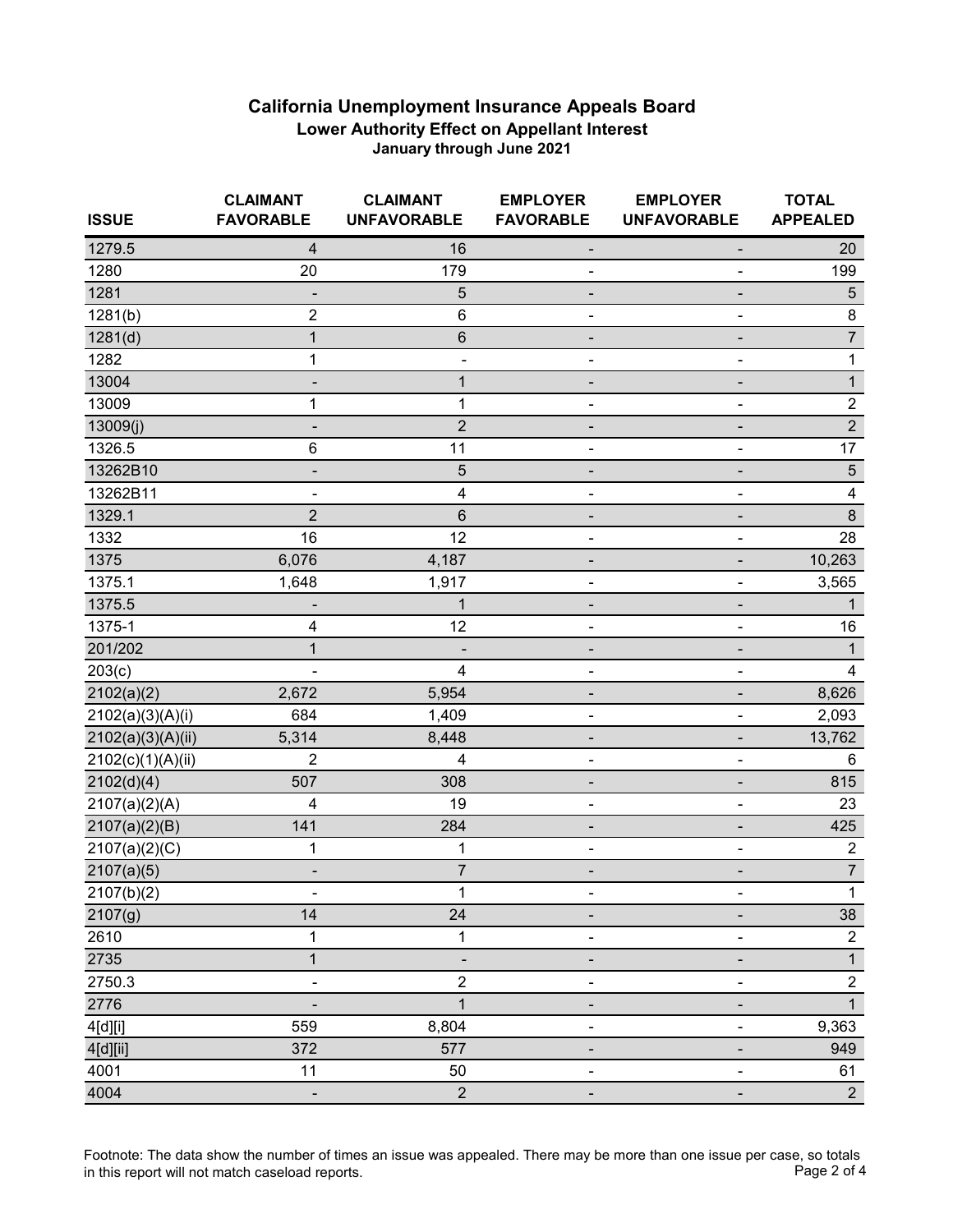| <b>ISSUE</b> | <b>CLAIMANT</b><br><b>FAVORABLE</b> | <b>CLAIMANT</b><br><b>UNFAVORABLE</b> | <b>EMPLOYER</b><br><b>FAVORABLE</b> | <b>EMPLOYER</b><br><b>UNFAVORABLE</b> | <b>TOTAL</b><br><b>APPEALED</b> |
|--------------|-------------------------------------|---------------------------------------|-------------------------------------|---------------------------------------|---------------------------------|
| 4304-1       | $\mathfrak{S}$                      | 18                                    | ۰                                   | $\overline{\phantom{a}}$              | 21                              |
| 4304-2       | $\overline{\phantom{a}}$            | 1                                     | -                                   | $\overline{\phantom{0}}$              | $\mathbf{1}$                    |
| 455          | $\qquad \qquad \blacksquare$        | $\mathbf 1$                           | ٠                                   |                                       | 1                               |
| 455.5        | ٠                                   | $\mathbf{1}$                          | -                                   |                                       | $\mathbf{1}$                    |
| 4552(b)      | 14                                  | 454                                   | ÷                                   | ÷                                     | 468                             |
| 4552(d)      | $\overline{2}$                      | 14                                    | -                                   | -                                     | 16                              |
| 4552(e)      | 776                                 | 13,155                                | -                                   | ۰                                     | 13,931                          |
| 4552(f)      | 1                                   |                                       |                                     |                                       | 1                               |
| 4553         | 1                                   | $\blacksquare$                        | ÷                                   | ۰                                     | 1                               |
| 4557         | 3                                   | 8                                     |                                     | $\blacksquare$                        | 11                              |
| 5053(b)      | 11                                  | 13                                    | -                                   | ۰                                     | 24                              |
| $\,6$        | -                                   | 3                                     | ٠                                   | ٠                                     | $\mathfrak{Z}$                  |
| 601          | 34                                  | 222                                   | -                                   | $\overline{a}$                        | 256                             |
| 602          | 17                                  | 63                                    | ۰                                   | $\mathbf{1}$                          | 81                              |
| 603          | 11                                  | 47                                    | ٠                                   | ۰                                     | 58                              |
| 606          | $\overline{\phantom{a}}$            | $\mathbf 1$                           | -                                   | -                                     | $\mathbf{1}$                    |
| 606.5        | ۰                                   | $\boldsymbol{2}$                      | -                                   | ۰                                     | $\sqrt{2}$                      |
| 609          |                                     | $\mathbf 2$                           | ٠                                   |                                       | $\overline{2}$                  |
| 610          | $\blacksquare$                      | $\mathbf 1$                           | ٠                                   |                                       | $\mathbf{1}$                    |
| 615.2(c)(2)  |                                     | $\,6$                                 | ٠                                   | $\overline{\phantom{0}}$              | $\,6\,$                         |
| 616.8        | $\overline{\phantom{a}}$            | $\mathbf{1}$                          |                                     |                                       | $\mathbf{1}$                    |
| 621          | 31                                  | 160                                   | $\overline{c}$                      | $\mathfrak{S}$                        | 196                             |
| 621(a)       | $\overline{2}$                      | 7                                     | $\qquad \qquad \blacksquare$        | $\qquad \qquad \blacksquare$          | $\boldsymbol{9}$                |
| 621(b)       | 31                                  | 134                                   | -                                   |                                       | 165                             |
| 621.5        |                                     | 6                                     | $\overline{a}$                      | $\overline{\phantom{0}}$              | $6\phantom{1}6$                 |
| 623          | $\mathbf 1$                         | $\overline{7}$                        | -                                   | ٠                                     | $\bf 8$                         |
| 625.14(a)    | 28                                  | 21                                    | $\qquad \qquad \blacksquare$        | $\qquad \qquad \blacksquare$          | 49                              |
| 625.14(i)    | -                                   | $\mathbf 1$                           | -                                   | ۰                                     | $\mathbf{1}$                    |
| 625.4(c)     | $\mathbf 1$                         | $\mathbf 1$                           | $\overline{a}$                      | ۰                                     | $\sqrt{2}$                      |
| 625.4(d)     | $\overline{9}$                      | 12                                    |                                     |                                       | $\overline{21}$                 |
| 625.5(c)     | 2,084                               | 4,653                                 | $\overline{\phantom{0}}$            | $\blacksquare$                        | 6,737                           |
| 625.6        | 21                                  | 78                                    |                                     |                                       | 99                              |
| 625.6(a)     | $\overline{2}$                      | $\boldsymbol{9}$                      |                                     |                                       | 11                              |
| 625.6(e)     | $\mathfrak{S}$                      | 20                                    |                                     |                                       | 23                              |
| 625.6(e)(2)  | 1                                   | $\overline{2}$                        |                                     |                                       | $\mathbf{3}$                    |
| 625.6(e)(3)  | 32                                  | 116                                   |                                     |                                       | 148                             |
| 629-656      | 3                                   | 18                                    |                                     |                                       | 21                              |
| 630          |                                     | $\overline{1}$                        |                                     |                                       | $\mathbf{1}$                    |
| 631          | $\mathbf 1$                         | 31                                    | $\overline{\phantom{0}}$            | ۰.                                    | 32                              |

Footnote: The data show the number of times an issue was appealed. There may be more than one issue per case, so totals<br>Page 3 of 4 in this report will not match caseload reports.